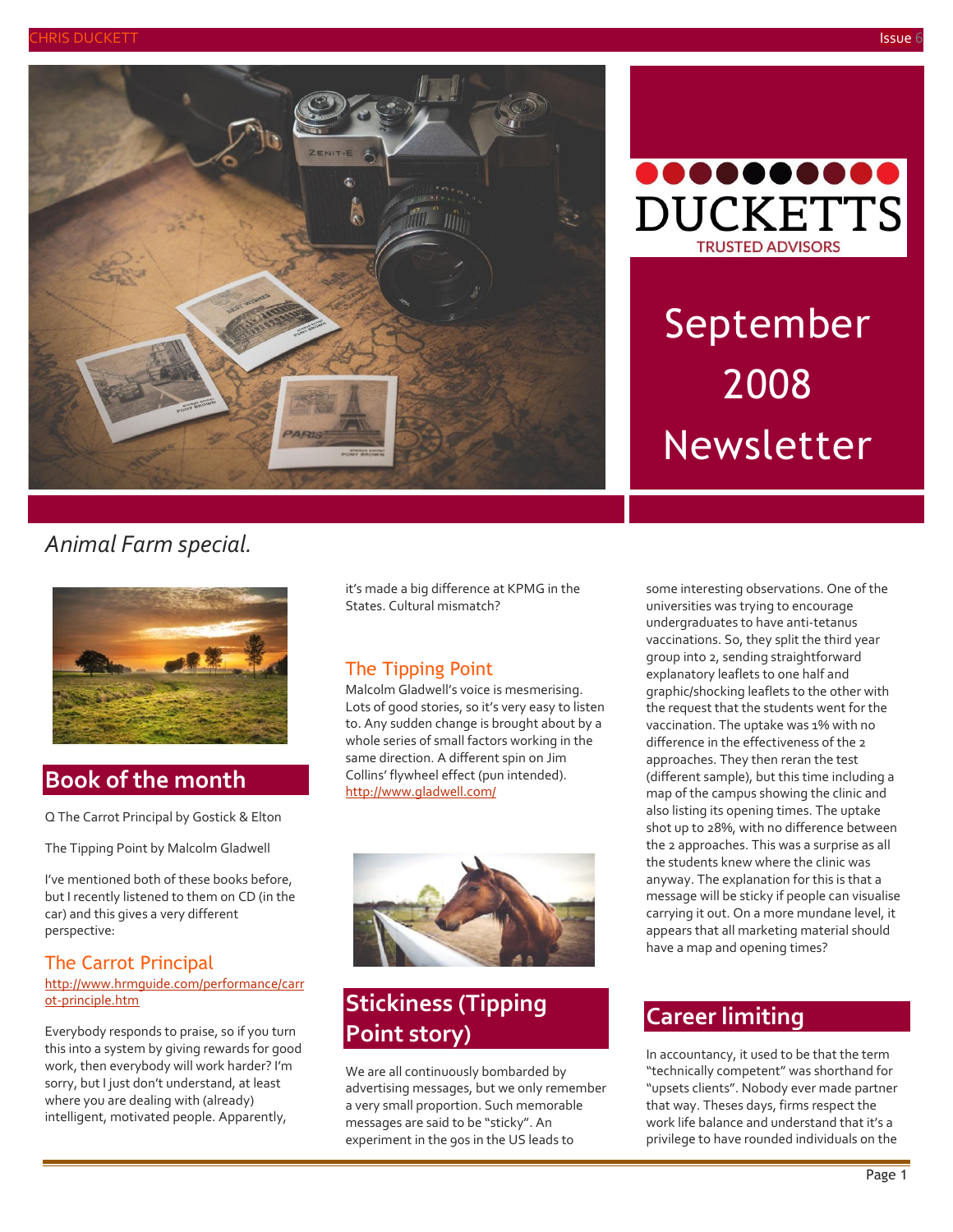team. It's therefore hard to understand why "family friendly" should be seen as a career limiting tag? You can have job satisfaction and work/life balance, but not in the same week.

## **Come back communism, all is forgiven**

Once upon a time, the world divided into those that worked (the poor) and those that didn't (the idle rich). Somewhere along the line, this mutated into workers and bosses (less idle, but still rich). Then management and employees (staff v hourly paid). By the early 90s, somebody had concluded that the term "staff" was divisive and everybody had to become part of the "team" (and get with the programme). The latest development (from the States) appears to be that we are now all "associates" – job titles etc are very last century. But remember, whilst all associates are equal, some are more equal than others.

## **Alex & Dasha**

You may not be aware that we have a couple of new associates on the Duckett team – Alex and Dasha. No nicknames yet.

#### **Tech corner**

All those who use TAS will be interested to hear that the latest release will use Pervasive as the database rather than the (very) old Bitrieve. Sue tells me that the implication of this is that is that several people will be able to work on the system at once, without the risk of crashing. I stand by to be impressed.



## **Carrot point**

Most new associates leave within the first 3 years. Given the cost of the recruitment process, it's worth doing as much as you can as early as possible to retain such folk. The Carrot Book suggests you should run an interview at the 3 month point with the following 4 questions:

- Is the job what was promised at interview?
- Did you have any ways of doing things at your previous job that we could learn from?
- What do we do well?

 $\bullet$ 

 Have we done anything to make you want to leave?

#### **No more stress**

The incidence of stress in the western world is rising all the time and government statistics report vast quantities of working hours lost to stress. Stress is the response to feeling out of control – working for an idiot, for instance. It seems unlikely that there are more idiot bosses than there used to be, so people are responding less well (choosing to be victims). Ability to withstand stress is called resilience and it's your choice as to how you react

[http://www.resiliencycenter.com/articles/stre](http://www.resiliencycenter.com/articles/stresshype.shtml) [sshype.shtml](http://www.resiliencycenter.com/articles/stresshype.shtml)

## **Understanding accountants (not a new joke)**

An architect, an artist and an accountant were discussing whether it was better to spend time with the wife or a mistress The architect said he enjoyed time with his wife, building a solid foundation for an enduring relationship. The artist said he enjoyed time with his mistress, because of the passion and mystery he found there. The accountant said, "I like both." "Both?" The accountant replied "Yeah. If you have a wife and a mistress, they will each assume you are spending time with the other woman, and you can go to the office and get some work done."

# **Chairman of the bored (great pun)**

As the financial world continues to fall apart, those left in employment are forced to hang onto their existing jobs, come what may. Given that 20% of the workforce is in the wrong job, this is likely to lead to the new phenomenon of "boreout" (being the opposite of burnout). Symptoms are:

- Constant tiredness
- Exaggerated irritability
- Listlessness

 Increasingly marked introversion Pretty much the symptoms for all sorts of other things. The cure for boreout is, of course, to ignore it and get on with some proper work before you get fired (and have something to worry about). "Boreout! Overcoming workplace demotivation" by Phillippe Rothlin & Peter Werder.

## **Death & tax?**

Inheritance tax is due to be a battle ground in the forthcoming election. People see it as unfair (taxing assets that have already been taxed) and the yields are likely to be lower (as house prices fall). Smart money (well, tax opinion) expects the threshold to rise to £500k each (maybe even £1m) from the current level of £312k. An article (in the Audi magazine, of all places) suggests that, within the next 20 years, we will have the technology to allow people to live 300+ years, making IHT completely irrelevant (at least for the next 299 years). So, death remains the ultimate tax planning scheme.

## **The death of leadership**

Steven Sonsino works really hard (maybe too hard) trying to get us all interested in leadership issues, despite the fact that there's nothing new to say (or am I just boredout?). His current offering is energetic: [http://leadership.fm/thousands-read-about](http://leadership.fm/thousands-read-about-and-853-actually-download-the-death-of-leadership-news-release/)[and-853-actually-download-the-death-of](http://leadership.fm/thousands-read-about-and-853-actually-download-the-death-of-leadership-news-release/)[leadership-news-release/](http://leadership.fm/thousands-read-about-and-853-actually-download-the-death-of-leadership-news-release/)

I have to confess to being one of those who has downloaded the report and I can recommend the organisation chart on page 24. But, he does go on a bit.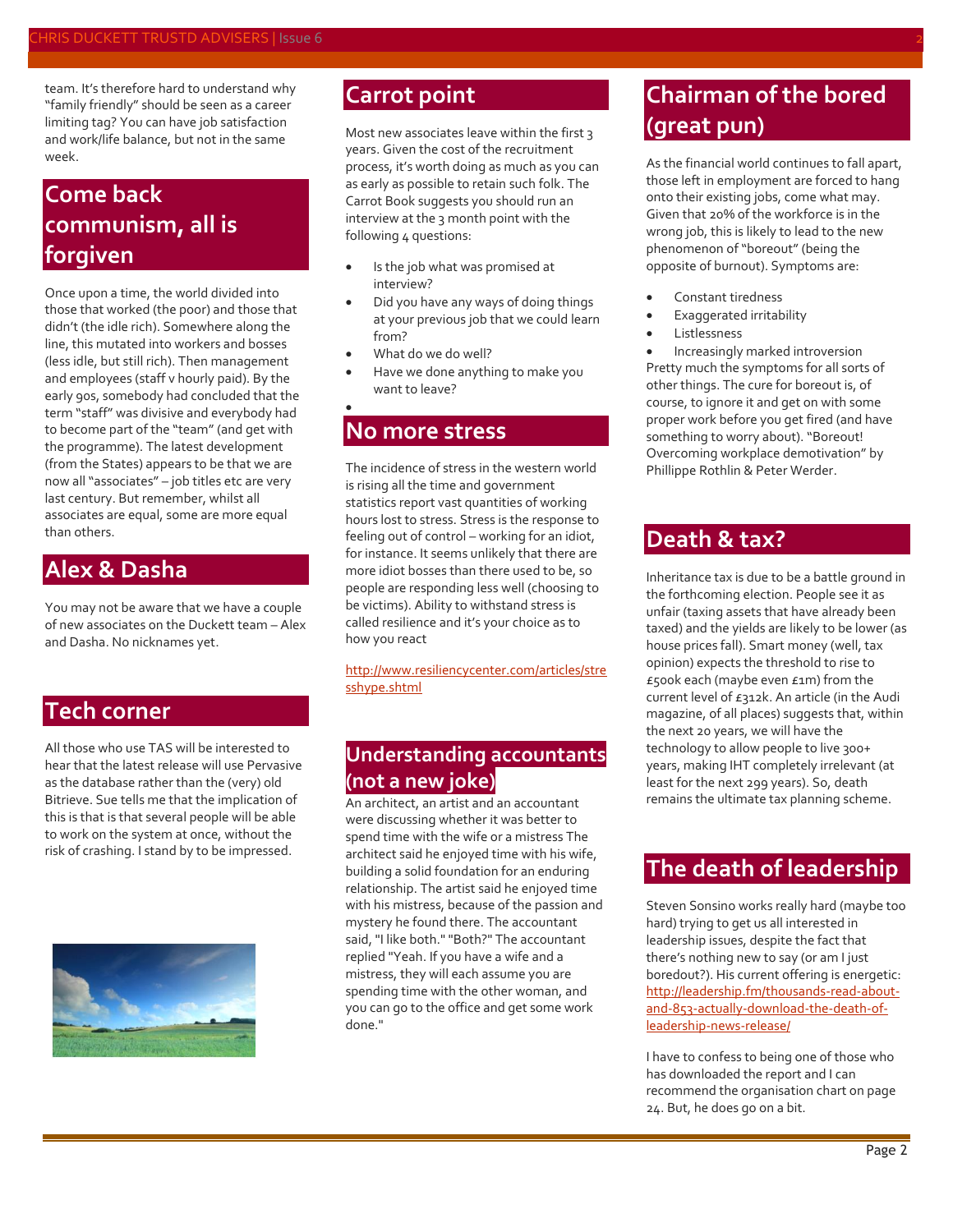#### **Pregnant pause**

It's long been clear, even in the small business world, that you can't sack women for being pregnant. However, a recent ruling in Europe concluded that a woman who was undergoing IVF (egg fertilised, but not impregnated) wasn't pregnant. However, as only women can have IVF, firing her for trying is sex discrimination anyway. I have to say, I've never considered firing anybody for trying to get pregnant. It's the succeeding that troubles me. Item courtesy of Sophie Williams, a woman on maternity leave, but promising to be back at work soon.

#### **Disclaimer**

The carrot principal:

"Come into my office and I will eat you and spit out the bones."?

Don't forget [www.chrisduckett.co.uk](http://www.chrisduckett.co.uk/)